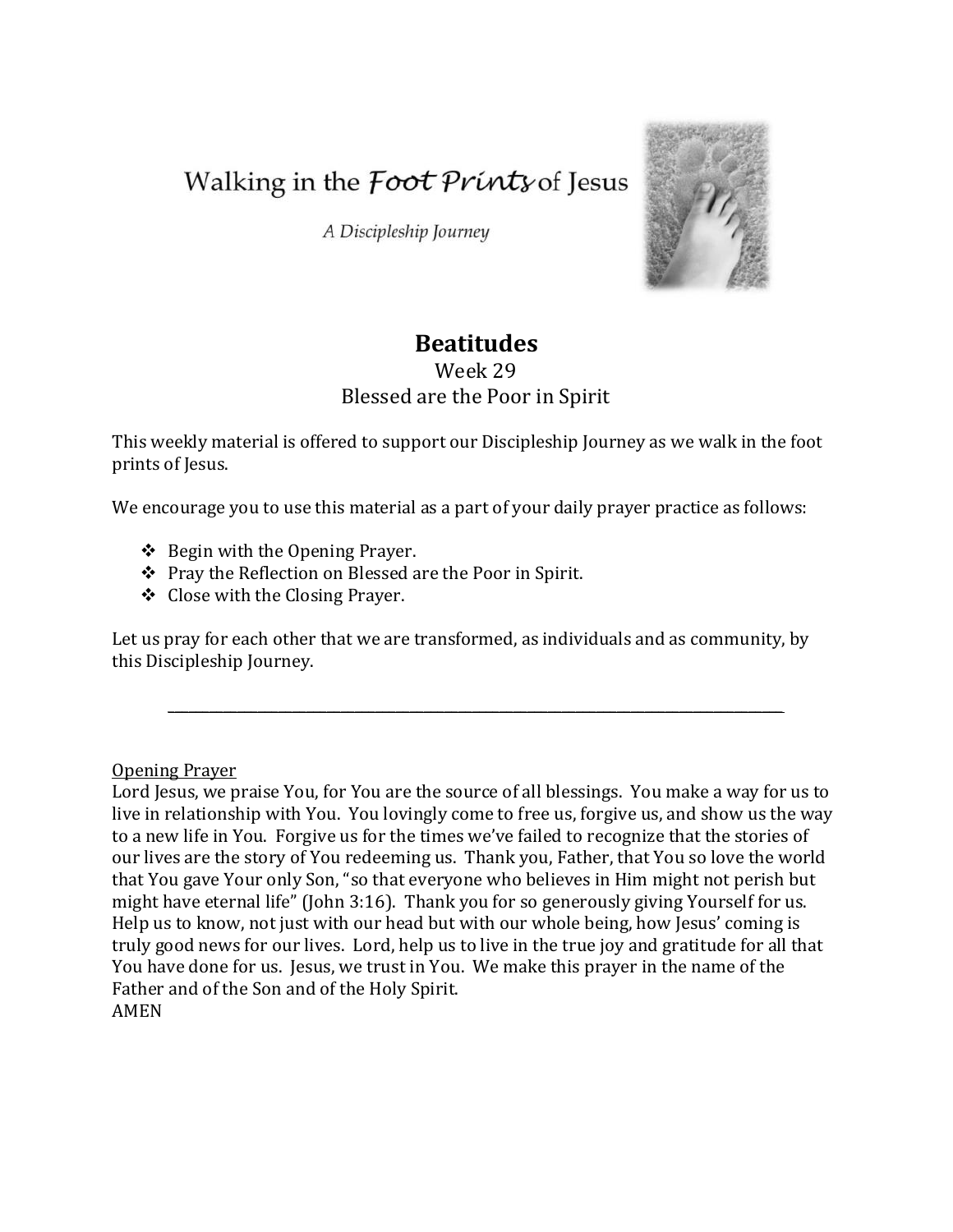## Reflection

Our soul longs for God, but because we struggle to accept fully God's unconditional love, we are left with a deeply-felt void or emptiness inside. Trying to fill this void, we turn to the things of this world – material goods, activities, entertainment, etc. Many spiritual leaders refer to these as idols and our behavior as worshipping a false god. Our culture responds to our "worship" by feeding us with more fear and insecurity until we lose sight of who we are and what we are supposed to be about.

In this Beatitude, Matthew is inviting his community to choose its gods. In contrast to these false gods who play on fears and insecurities, Jesus invites his hearers to discover the faithful God of our memories and imagination. If God is God, and if this world is God's and we are part of this world, does it not follow that God will be with us as God? Will not God affirm life in us by sharing all resources we may need?

Matthew makes it clear that then, as well as now, "Your heavenly Father knows all that you need" (Matt. 6:32). God is a God of care, affirming the importance of each person, and always willing to provide them with whatever resources are needed.

Matthew invites us to deepen our faith rather than be controlled by the struggles, anxieties, and preoccupations of a consumer mentality. Being poor in spirit recognizes that nothing but God can satisfy our innermost longings, fill our deepest void. We stop chasing after the newest gadget, most exciting amusements or thrilling entertainments. We cease filling our time with ceaseless and meaningless activity. Rather, we open to that which can only fulfill and satisfy – God. Thus filled, to be poor in spirit means we no longer reflect the unbelief of our culture which urges its members to chase after these false gods but instead mirror the unconditional love and grace of God. "Seek first his kingship over you, his way of holiness and all these things will be given you besides." (Matt. 6:33)

The underlying attitude for such spirituality is trust. God must be trusted as a "heavenly Father [who] knows all that we need" (Matt. 6:32), who does not want us to remain controlled by our wants. As loving parent, this God only asks that we request what we need in a spirit of total dependence matched by a spirit of trust and confidence. If our daily life reflects our commitment to trust in God's plan, our needs will be met. "Enough, then, of worrying about tomorrow. Let tomorrow take care of itself. Today has troubles enough of its own." (Matt. 6:34)

Jesus asks for our trust that God will be as faithful to us as to Jesus himself; this request underscores a central requirement for being poor in spirit: abandonment to divine providence. With our life affirmed, why can we not trust that God will take care of our needs? God wants us to trust that our cries will be heard, and our needs will be met. God merely asks us to give ourselves over fully to this divine providence.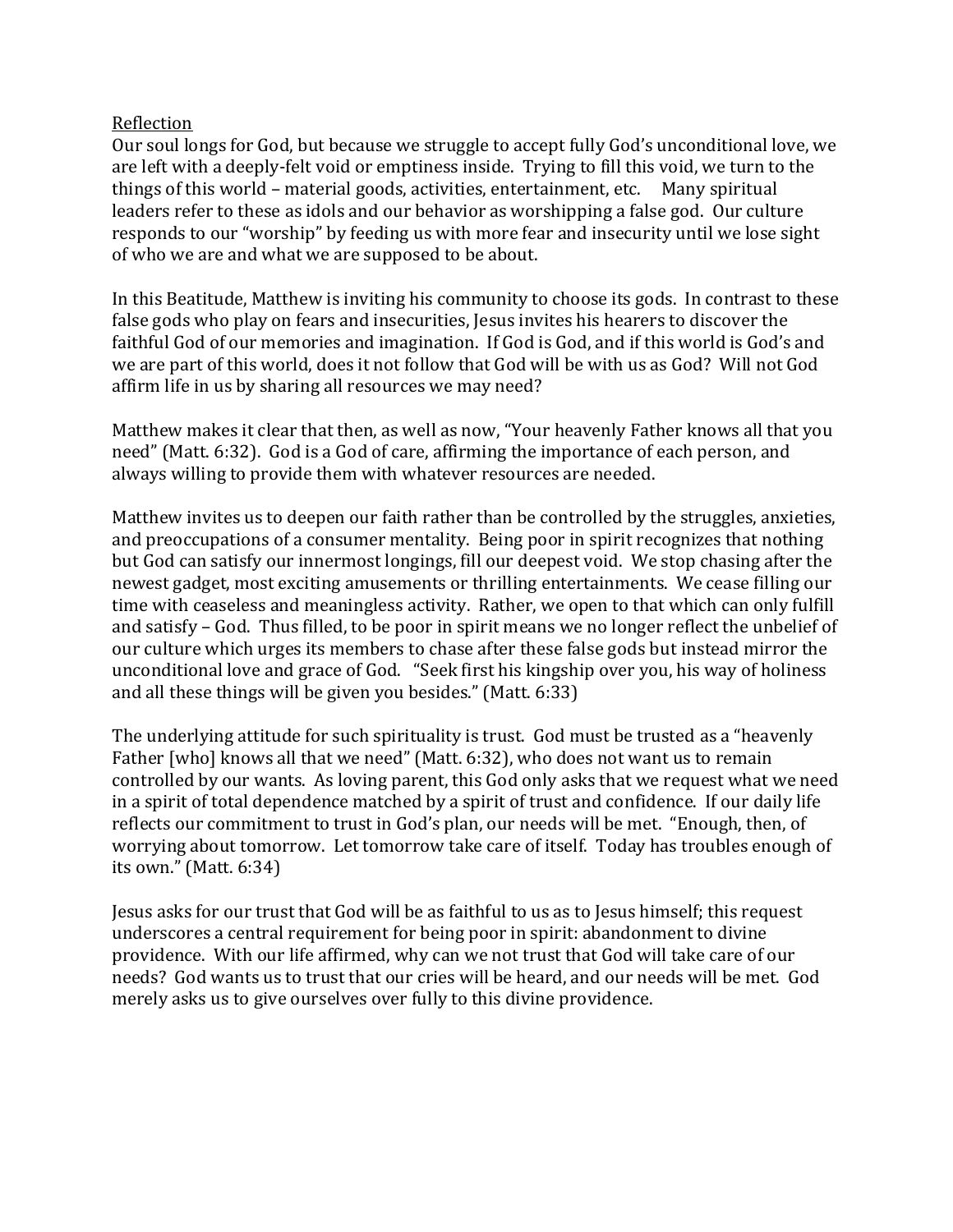In what way do your struggles, anxieties, and materialistic preoccupations pull you away from God?

What would help you trust in God's promise to provide for all our needs?